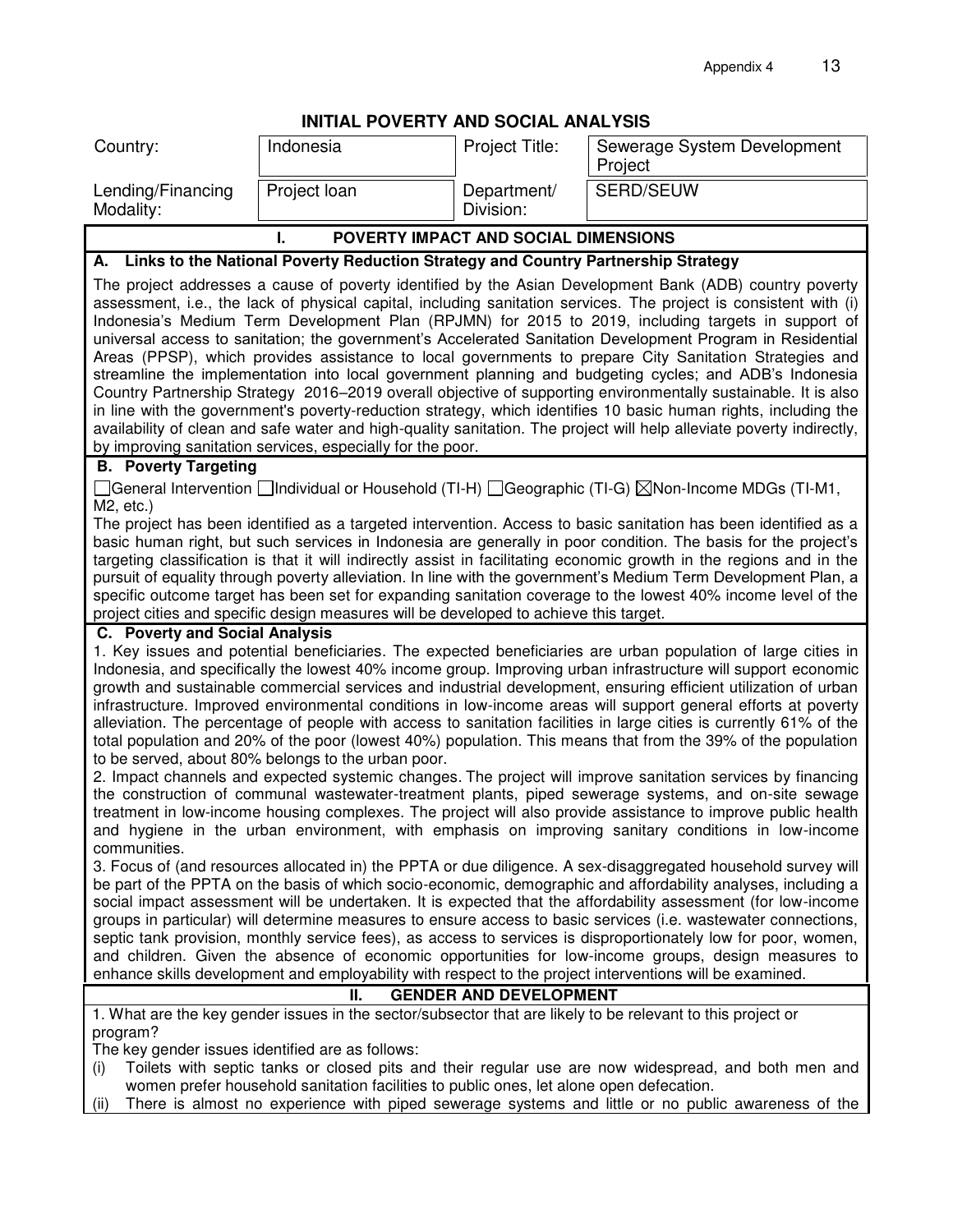| benefits of such systems, though both men and women are aware of the problems of groundwater                                                                                                                        |
|---------------------------------------------------------------------------------------------------------------------------------------------------------------------------------------------------------------------|
| pollution.                                                                                                                                                                                                          |
| Unfortunately, work takes both men and women away from the home, and public sanitation facilities are<br>(iii)<br>nearly nonexistent. This tends to be a greater problem for women than men.                        |
| Both women and men are generally aware of the links between poor health and poor sanitation. However,<br>(iv)                                                                                                       |
| due to traditional female gender roles, women face higher exposure to poor environmental sanitation,                                                                                                                |
| often resulting in higher water borne disease incidence. The poor have been unable to afford many                                                                                                                   |
| improvements, and they have learned to cope. That is not to say they are complacent with the existing                                                                                                               |
| situation.                                                                                                                                                                                                          |
| Women are quite supportive of improvements to sanitation facilities and can be expected to participate in<br>(V)                                                                                                    |
| leadership positions during community participation.                                                                                                                                                                |
| 2. Does the proposed project or program have the potential to make a contribution to the promotion of gender                                                                                                        |
| equity and/or empowerment of women by providing women's access to and use of opportunities, services,                                                                                                               |
| resources, assets, and participation in decision making?                                                                                                                                                            |
| $\boxtimes$ Yes<br>No Please explain.<br>The project will promote gender equality and women's empowerment through inclusion of women as key                                                                         |
| beneficiaries of sanitation and hygiene projects. Support will be provided to increase their knowledge their                                                                                                        |
| ability to plan and manage projects and finances on their own, through inclusion of targets in capacity                                                                                                             |
| development training. Targets for female participation in the sector will increase their visibility of women in                                                                                                     |
| planning and management positions, leading to more opportunities for women to participate in decision making                                                                                                        |
| at the community level in the future. Training women in design, implementation, and operation and                                                                                                                   |
| maintenance of sanitation facilities will build women's skills and increase employment opportunities in a                                                                                                           |
| traditionally male-dominated field, thus, breaking gender stereotypes in learning and employment. The                                                                                                               |
| development of a gender sensitive sanitation strategy will ensure that women specific needs and interests are                                                                                                       |
| integrated and will impact interventions in the sector as a whole. A gender specialist will be recruited as part of                                                                                                 |
| the TA to undertake a gender analysis. A gender action plan will be prepared to ensure women's needs and                                                                                                            |
| interests are integrated in project design and women benefit from project processes, outputs and outcome.<br>3. Could the proposed project have an adverse impact on women and/or girls or widen gender inequality? |
| $\boxtimes$ No Please explain<br>$\Box$ Yes                                                                                                                                                                         |
| Loss of traditional land rights and livelihood will be addressed through mitigation measures under the                                                                                                              |
| resettlement plan.                                                                                                                                                                                                  |
| 4. Indicate the intended gender mainstreaming category:                                                                                                                                                             |
| $\boxtimes$ EGM (effective gender mainstreaming)<br>$\Box$ GEN (gender equity)                                                                                                                                      |
| $\Box$ SGE (some gender elements)<br>$\Box$ NGE (no gender elements)                                                                                                                                                |
| PARTICIPATION AND EMPOWERMENT<br>III.                                                                                                                                                                               |
| 1. Who are the main stakeholders of the project, including beneficiaries and negatively affected people? Identify                                                                                                   |
| how they will participate in the project design.                                                                                                                                                                    |
| Main stakeholders are: local communities; local government agencies; national government agencies.                                                                                                                  |
| Participation in project design is through consultations and focus group discussions.                                                                                                                               |
| 2. How can the project contribute (in a systemic way) to engaging and empowering stakeholders and                                                                                                                   |
| beneficiaries, particularly, the poor, vulnerable and excluded groups? What issues in the project design                                                                                                            |
| require participation of the poor and excluded?                                                                                                                                                                     |
| Through the awareness training and consultation programs the beneficiaries, especially the poor will be<br>engage in project design and implementation. Establishment of sanitation implementation working groups,  |
|                                                                                                                                                                                                                     |
|                                                                                                                                                                                                                     |
| initiating community based climate resilience activities, and co-managed (community and local government)                                                                                                           |
| wastewater treatment systems is expected to provide opportunities for participation by civil society, including                                                                                                     |
| the poor.                                                                                                                                                                                                           |
| 3. What are the key, active, and relevant civil society organizations in the project area? What is the level of civil<br>society organization participation in the project design?                                  |
| $\boxtimes$ Information generation and sharing $\boxtimes$ Consultation $\boxtimes$ Collaboration $\Box$ Partnership                                                                                                |
| Relevant CSO's will be identified by TA to participate in formation and management of sanitation                                                                                                                    |
| implementation working groups, community based climate resilience activities and com-managed sanitation                                                                                                             |
| systems. In addition, consultations during (i) project design through focus group discussions and workshops;                                                                                                        |
| and (ii) implementation through operation and maintenance training and workshops will be undertaken.<br>Options for collaboration will be explored by the TA.                                                       |